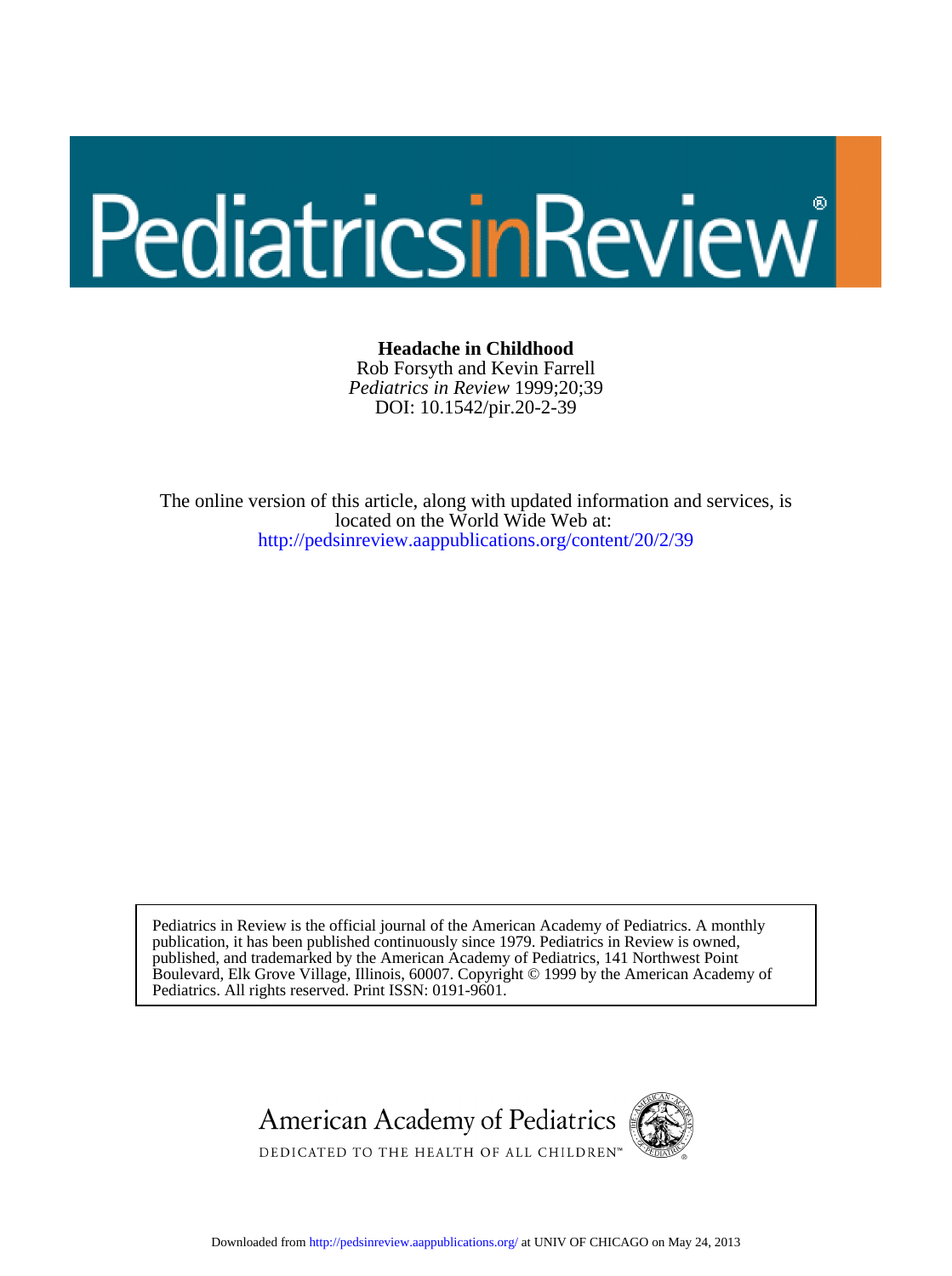# **Headache in Childhood**

**Rob Forsyth, MD\* and Kevin Farrell, MD\***

#### **OBJECTIVES**

*After completing this article, readers should be able to:*

- **1. Describe what most parents who want help for a child who has a headache are seeking.**
- **2. List the most common cause of severe headache in children.**
- **3. Describe what tests must be performed prior to lumbar puncture in any patient who has a headache.**
- **4. Determine common causes of chronic daily headache.**

Chronic or recurrent headache is common in children, occurring in approximately 40% of children by 7 years of age and 75% of children by 15 years. Most parents who seek help for a child who has headaches are looking for reassurance that the headache is not due to a serious cause.

# **Pathogenesis and Pathophysiology**

Pain referred to the head can arise from the following structures: 1) intracranial or extracranial arteries, large intracranial veins, or venous sinuses; 2) cranial or spinal nerves; 3) basal meninges; 4) cranial and cervical muscles; and 5) extracranial structures such as the nasal cavity and sinuses, teeth, mucous membranes, skin, and subcutaneous tissues. The brain, most of the meninges overlying the convexity, and the bony skull are not sensitive to pain. Pain arising from the cranial circulation and supratentorial structures travels primarily via the trigeminal nerve and is referred to the anterior part of the head. Pain arising from posterior fossa structures travels mainly via the first three cervical nerves, resulting in pain in the back of the head and neck as well as the forehead. The glossopharyngeal and vagal nerves innervate part of the posterior fossa, and pain is referred to the ear and throat.

There are two major hypotheses regarding the pathogenesis of

*\*Division of Neurology, Department of Pediatrics, University of British Columbia; British Columbia Children's Hospital, Vancouver, British Columbia, Canada.*

migraine. The vascular hypothesis proposes that vasoconstriction results in aura or focal neurologic signs and is followed by painful vasodilatation. The neurogenic hypothesis proposes that afferent inputs to the brainstem result in a slowly spreading cortical neuronal depression that is followed by dilation and inflammation of the cranial vasculature innervated by the trigeminal nerve. Serotonin (5 hydroxytryptophan [5HT]) plays a complex role in this process, and agonists and antagonists to a variety of subtypes of 5HT receptors appear to be important in both symptomatic relief of acute attacks and prophylaxis.

# **Clinical Evaluation**

Headache is a symptom of an underlying problem. To understand the cause, it is helpful to characterize the headaches as isolated acute, recurrent acute, chronic nonprogressive, or chronic progressive.

#### **THE FIRST ACUTE HEADACHE**

Management of the child who has a first acute headache emphasizes the importance of considering headache as a symptom rather than a neurologic disorder. Although the headache may be the initial presentation of migraine, it is important to consider other possible causes. In a recent study, the most common causes of isolated headaches in an emergency department were viral illness, sinusitis, and migraine. Spontaneous subarachnoid or intracerebral hemorrhage and acute-onset hydrocephalus are rare causes but

require immediate management. Cranial trauma, meningitis, sinusitis, and dental abscess also require specific treatment, but they usually are associated with clinical clues. Headache occasionally may be the initial manifestation of hypertension, and blood pressure should be measured. The acute onset of headache in the child who is otherwise well may occur following minor head trauma. In adolescents, a clear history of headache related to athletic or other exertion is common; these headaches usually are benign.

#### **RECURRENT OR CHRONIC HEADACHES History**

Chronic or acute recurrent headaches are a common problem in the general pediatric office practice. Characterization of the features of the headache is crucial to the development of a differential diagnosis. Table 1 provides a list of questions that may clarify the situation. It is important to inquire specifically about the occurrence of neurologic symptoms or signs before, during, or after the headache. A general history should be obtained, with attention paid to any items suggestive of renal, cardiac, sinus, or dental disease or previous head trauma. A social and educational history is particularly important and may identify significant stresses. Finally, the past strategies of analgesic use should be clarified.

#### **Examination**

All children require a complete physical examination, including measurement of growth parameters, head circumference, and blood pressure (Table 2). The teeth should be examined, and evidence of sinusitis sought. Patients who have an arteriovenous malformation may present with headaches and demonstrate an asymmetric, machinery-like cranial bruit. It is important to appreciate that cranial bruits are heard in approximately 50% of healthy 5-year-olds and 10% of healthy 10-year-olds. Asymmetry of the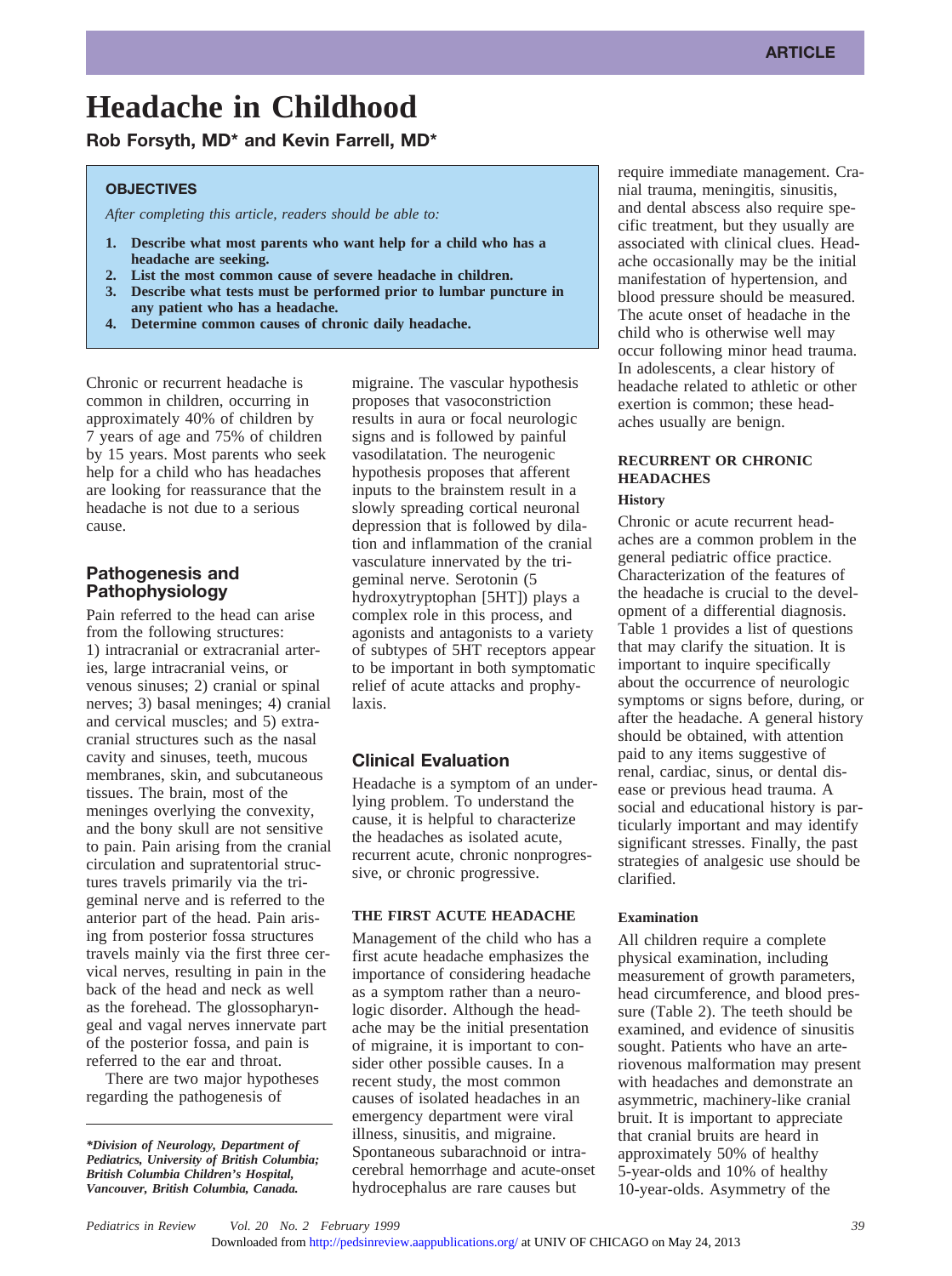| TADLE 1. Evaluation of Headache by History<br><b>QUESTIONS</b><br><b>COMMENTS</b> |                                                                                                                                                                                                                                                                                                              |  |
|-----------------------------------------------------------------------------------|--------------------------------------------------------------------------------------------------------------------------------------------------------------------------------------------------------------------------------------------------------------------------------------------------------------|--|
|                                                                                   |                                                                                                                                                                                                                                                                                                              |  |
| How many different kinds of headache do you have?                                 | • A mixed picture implies multifactorial etiology                                                                                                                                                                                                                                                            |  |
| What has been the course of the headache?                                         | • Try to characterize as acute, acute recurrent, chronic<br>nonprogressive, or chronic progressive                                                                                                                                                                                                           |  |
| Can you describe a typical episode?                                               | • Is there a warning before the episode (eg, visual<br>aura)?<br>• Where does it hurt?<br>• What is the pain like?<br>• How long do the headaches last?<br>• How often do they occur?<br>• How severe are they? Do they interfere with<br>activities?<br>• Is there abdominal pain, nausea, and/or vomiting? |  |
| Are there focal neurologic signs or symptoms?                                     | · Examples: visual disturbance, paraesthesia, or<br>weakness occurring before, during, or after the<br>headache                                                                                                                                                                                              |  |
| Does the child look sick?                                                         | • Children who have migraines look unwell during an<br>attack                                                                                                                                                                                                                                                |  |
| What makes the headaches worse?                                                   | • Activities that raise intracranial pressure (eg,<br>coughing, bending over)<br>• Bright light or noise                                                                                                                                                                                                     |  |
| What helps the headaches?                                                         | · Sleep often helps a migraine headache<br>• Dark, quiet room? Cold cloth over forehead?                                                                                                                                                                                                                     |  |
| What time of day do the headaches occur?                                          | • Headaches that waken the child may be due to<br>increased intracranial pressure<br>• Headaches in the late afternoon may be due to low<br>blood glucose levels precipitating migraine                                                                                                                      |  |
| Can you identify precipitating factors?                                           | • Are they related to the school week or term?<br>• Certain foods, lack of sleep, stress, excitement,<br>menstrual cycle, exertion?                                                                                                                                                                          |  |
| What medications and dosages have you used?                                       | • Was the medicine appropriate? Was the dose correct?<br>Was the medicine used correctly?                                                                                                                                                                                                                    |  |
| Is there a family history of headaches?                                           | • Many parents who have migraines attribute their<br>headaches to other causes (eg, sinus headaches). Ask<br>parents to describe their headaches. Did they have<br>headaches when they were younger?                                                                                                         |  |

# **TABLE 1. Evaluation of Headache by History**

bruit or elimination by compression of the ipsilateral carotid artery suggests an organic basis. The child's cognitive function and emotional status should be assessed, particularly general affect, the attitude of the child (and family) toward the symptoms, and the interaction between family members.

Careful funduscopic examination is employed to look for evidence of papilledema. The presence of retinal venous pulsation on funduscopy provides evidence of normal intracranial pressure. However, retinal

venous pulsation may be difficult to recognize in approximately 10% of the healthy population. Visual acuity should be measured. A detailed neurologic examination is essential.

#### **Investigations**

No further investigations are necessary in most patients who have chronic or recurrent headaches. In a large tertiary center series, no patient who had normal results on neurologic examination exhibited a brain tumor on imaging. If the his-

tory is typical for migraine, there is a family history of migraine, and results of the neurologic examination are normal, no imaging is required.

If the differential diagnosis includes increased intracranial pressure or an intracranial lesion, a computed tomographic (CT) head scan should be performed promptly. Such a scan will demonstrate nearly all structural causes of headache. Magnetic resonance imaging (MRI) occasionally may be required to diagnose subtle vascular abnormali-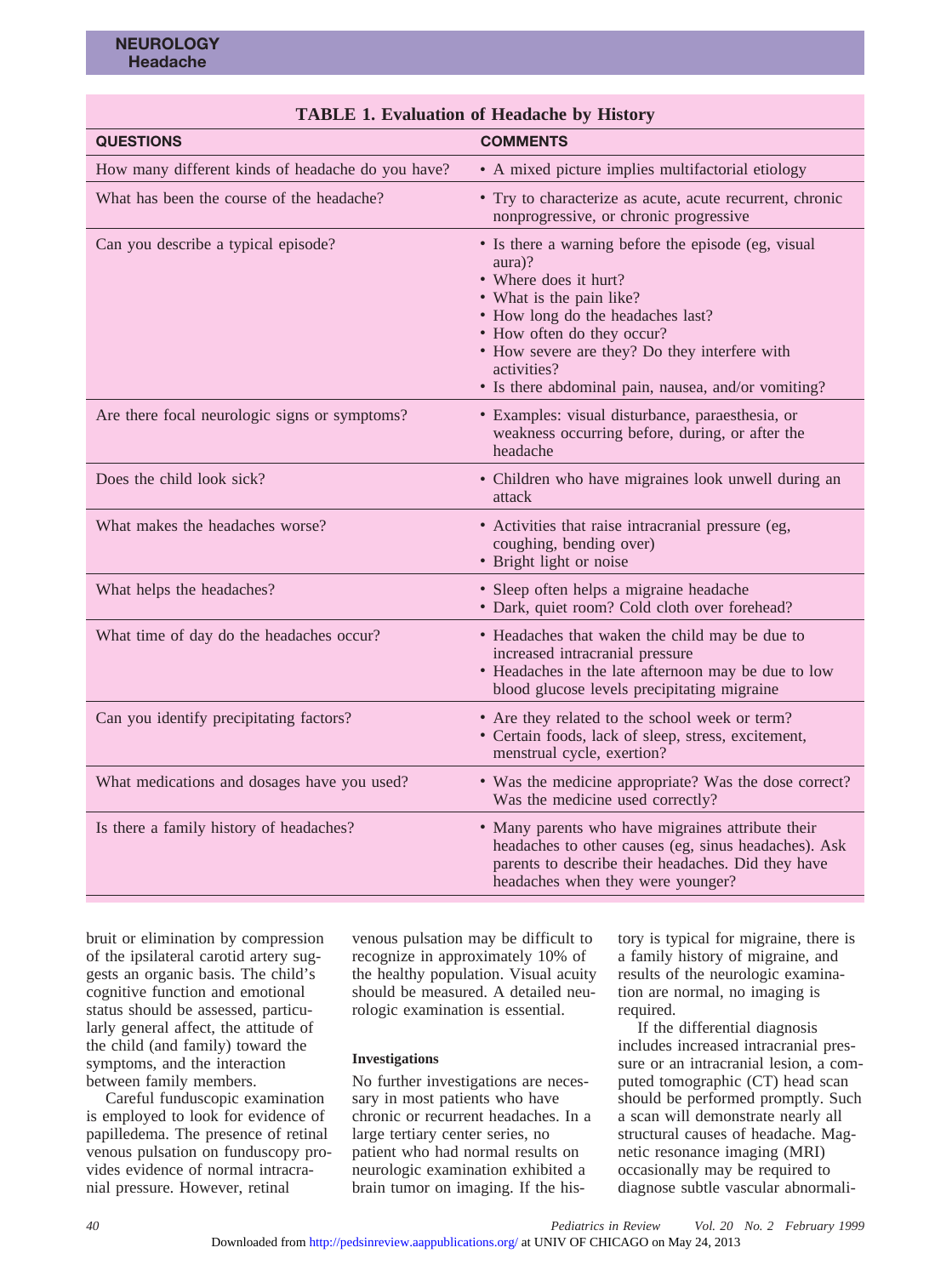#### **NEUROLOGY Headache**

| Спич ттио плаз педиаснез |                                                                                                        |
|--------------------------|--------------------------------------------------------------------------------------------------------|
| <b>FEATURE</b>           | <b>SIGNIFICANCE</b>                                                                                    |
| Growth parameters        | • Chronic illness may affect linear growth<br>• Hypothalamopituitary dysfunction may<br>disturb growth |
| Head circumference       | • Increased intracranial pressure prior to<br>fusion of the sutures may accelerate head<br>growth      |
| <b>Skin</b>              | • Evidence of trauma or a neurocutaneous<br>disorder                                                   |
| Blood pressure           | • Hypertension                                                                                         |
| Neurologic examination   | • Signs of increased intracranial pressure<br>• Neurologic abnormality                                 |
| Cranial bruits           | • May reflect an intracranial arteriovenous<br>malformation                                            |
|                          |                                                                                                        |

# **TABLE 2. Physical and Neurological Examination of the Child Who Has Headaches**

ties or hypothalamopituitary lesions. Sinus films may be useful to confirm a clinical suspicion of sinusitis.

Lumbar puncture may be helpful in assessing chronic headache if pseudotumor cerebri is being considered. However, lumbar puncture may result in herniation of the brain in patients who have obstructive hydrocephalus, an intracranial mass lesion, or cerebral edema. Consequently, any patient who has headache and requires a lumbar puncture should have neuroimaging performed prior to the procedure.

# **Causes of Headache**

#### **MIGRAINE**

Migraine is the most common cause of intermittent headaches in children. The diagnosis in children is based on an overall interpretation of clinical symptoms. The International Headache Society criteria, while useful for research purposes, are less practical in children; the more pragmatic criteria of Prensky are more helpful in this age group (Table 3). There may be a preceding aura, which usually involves visual phenomena. The older child typically describes unilateral or bilateral recurrent throbbing headache often associated with nausea or vomiting. The child often appears pale or has "dark rings under the eyes". A history of photophobia or phonophobia

is common. Characteristically, the headache is relieved by sleep or by simple analgesics in adequate doses.

It is usually more difficult to diagnose migraine in the younger child, who has a limited ability to describe the seemingly bizarre experiences of the pain and accompanying aura. It is important to question the young child directly about these symptoms. A history of unilateral headache is less common in young children, and the duration of the headache is typically shorter.

A family history of migraine is obtained in up to 80% of children who have migraine. A family history of motion and travel sickness also is

## **TABLE 3. Pediatric Migraine: Diagnostic Criteria of Prensky**

Episodes characterized by at least three of the following:

- Hemicranial pain
- Throbbing or pulsatile character to pain
- Associated abdominal pain, nausea, or vomiting
- Complete relief after rest • Visual, sensory, or motor
- aura
- Family history of migraine in first-degree relatives

common. Many parents are unaware that their headaches are due to migraine, and it is helpful to have the parents describe their own headaches. Finally, the propensity to migraine in adolescence or young adulthood may have waned by the time a parent is being interviewed; thus, lack of a current history of headache may be misleading.

Migraine episodes may be triggered by a variety of factors, including stress, lack of sleep, excitement, menstruation, or less commonly, certain foods (Table 4). The use of a food diary may help to distinguish the occasional children in whom certain foods act as migraine triggers. We ask the parents or child to

## **TABLE 4. Potential Triggers of Migraine Headaches\***

- Emotional stress
- Changes in behavior —Missing a meal; hypoglycemia —Sleeping more or less than normal
- Environmental factors
	- —Bright or flickering light
	- —Loud noise
	- —Weather change
- Foods and chemicals
- —Chocolate
- —Nuts, peanut butter
- —Hot dogs, smoked meats, spiced meats
- —Chinese food, soy sauce, monosodium glutamate
- —Beef concentrates
- —Cheese
- —Cola drinks and other caffeine-containing beverages
- —Oranges, bananas, plums, pineapples
- —Aspartame
- Drugs
	- —Atenolol, hydralazine,
	- reserpine, nifedipine
	- $\equiv$ Cimetidine, H<sub>2</sub>-receptor
	- blockers
	- —Oral contraceptives
	- —Nitrofurantoin

**\****Modified from Pryse-Phillips, et al (see Suggested Reading).*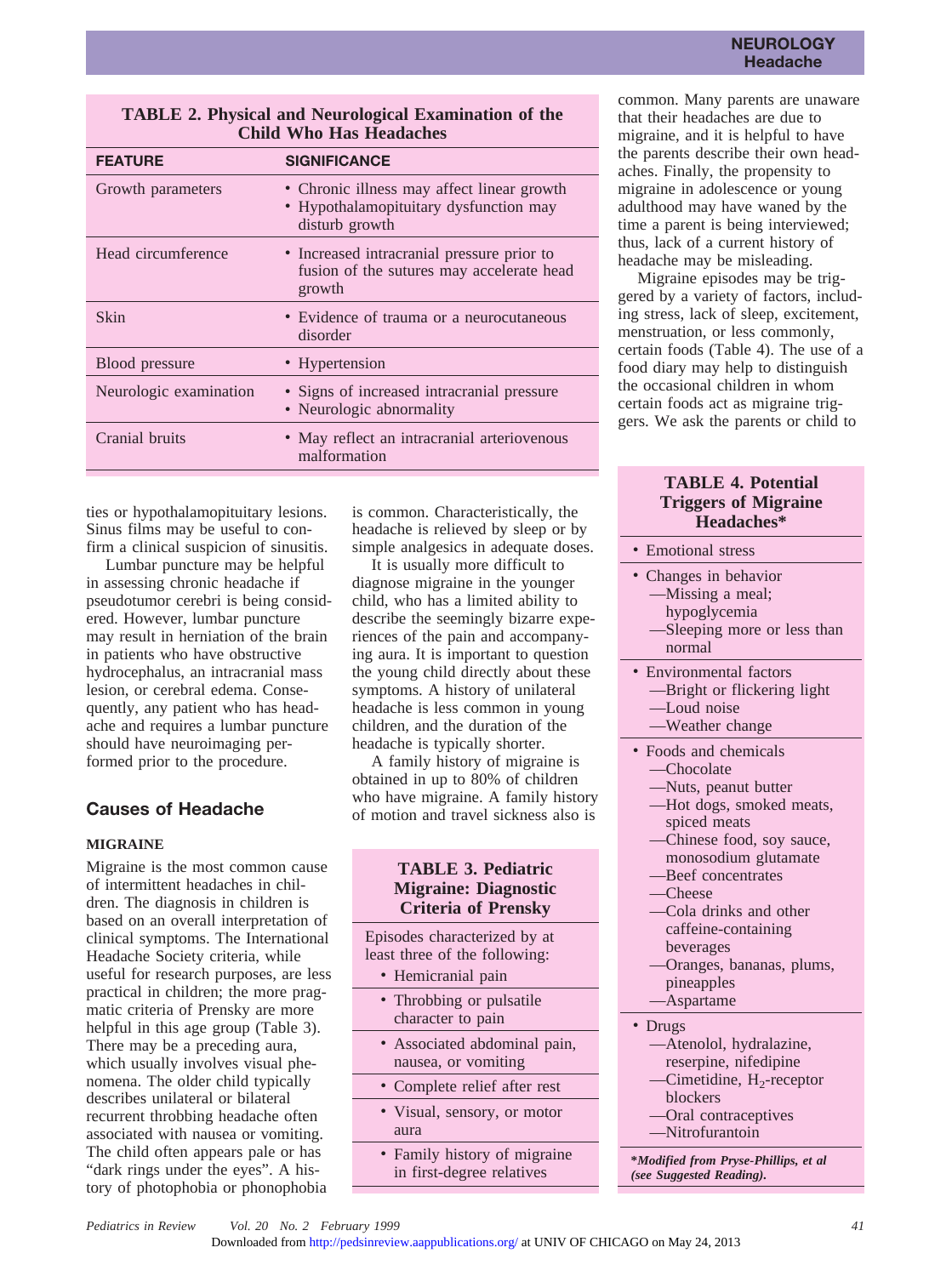#### **NEUROLOGY Headache**

make a note of any foods on the list that are eaten in the 12 hours prior to an attack. In susceptible children, episodes also may be precipitated by minor head trauma. In practice, stress is the most important precipitating factor.

Migraine can be classified as migraine with aura, migraine without aura, complicated migraine, or migraine equivalent.

#### **Migraine With Aura**

Classic migraine is characterized by the occurrence of an aura prior to the onset of the headache that lasts 5 to 20 minutes. The headache may occur immediately or after an interval of up to 60 minutes. Occasionally, the aura may be the sole manifestation of the attack. The aura is usually visual and may manifest as photopsia (flashing lights), fortification spectra (zigzags), black dots, colored lights, scotomata (field defects), or rarely distortions of size (micropsia/macropsia). Young children may be distressed by these effects, but may lack the vocabulary to describe them. Use of a pictorial card that illustrates typical visual auras ("Do they look like this?") can be helpful.

#### **Migraine Without Aura**

Common migraine is characterized by occurrence of the typical headache in the absence of an aura. In this situation, the character of the headache and a family history of migraine are key to the confidence with which one can diagnose migraine, and Prensky's criteria (Table 3) are very useful.

#### **Complicated Migraine**

Migraine associated with a transient, focal neurologic abnormality is categorized as complicated. The most common neurologic abnormalities include hemiparesis, hemianesthesia, visual field deficits, and cranial nerve palsies (typically oculomotor). Migraine is the most common cause of third cranial nerve palsy in children. "Basilar" migraine is characterized by symptoms referable to the posterior circulation—vertigo,

ataxia, tinnitus, and visual disturbance—and is seen more often in adolescent or young adult females.

Individuals may establish a particular pattern of complicated migraine with a characteristic neurologic deficit, and this pattern may run true in several family members. Once such a pattern is established, management is symptomatic, and no further investigation of an otherwise typical episode is required. However, evaluation of the first episode should include a CT or MRI head scan.

#### **Migraine Equivalent**

A number of episodic phenomena of childhood that are believed to have a migrainous etiology usually are not associated with headache. Confusional migraine is characterized by confusion and agitation, which may occur up to 15 minutes after minor head trauma. It may be associated with prominent expressive or receptive aphasia, and a history of head-

#### **CLUSTER HEADACHE**

Cluster headache is rare in children younger than 10 years of age, but it may manifest during adolescence (90% of sufferers are male). It is characterized by clusters of recurrent extreme, nonthrobbing deep pain in and around one eye (characteristically always the same one) that spreads onto the face on the affected side. Accompanying facial flushing is characteristic. The eye typically becomes swollen and watery.

#### **STRESS-RELATED HEADACHE**

Tension headache is characteristically diffuse, symmetrically distributed, and often described as having a "band-like" distribution around the head. The headache typically is present most of the time, but there may be symptom-free periods. Although generally it is a constant ache, there may be a partially throbbing character to the pain. Stressrelated headache is more common in older girls.

*It is usually more difficult to diagnose migraine in the younger child, who has a limited ability to describe the seemingly bizarre experiences of the pain and accompanying aura.*

ache may be difficult to obtain. Benign paroxysmal vertigo occurs in preschool children and is characterized by brief episodes of unsteadiness whose onset is abrupt. The child appears frightened, and rapid eye movements may be observed if the eyes are open. The child may be able to indicate that there is a feeling of dizziness. There is no loss of consciousness.

Alice in Wonderland syndrome is characterized by visual or auditory illusions. Lewis Carroll had migraines, and it has been suggested that the novel *Alice in Wonderland* was inspired by a migraine equivalent. The relationship between cyclical vomiting, "abdominal migraine" (episodic abdominal pain or vomiting without prominent headache associated with pallor and family history of migraine), and migraine is controversial. However, 20% of children have experienced both headache and abdominal pain at different times by 10 years of age.

It can be difficult to distinguish between muscular tension headache and migraine without aura. Indeed, migraine headaches that occur on a daily basis nearly always are related to stress. Fatigue is a common feature of tension headache, but nausea and vomiting are more characteristic of migraine or a headache due to increased intracranial pressure. The pain may be present on waking, although sufferers usually can appreciate that the headache itself did not wake them.

Nearly all children who have daily headaches, in whom an organic cause has been eliminated, have underlying emotional or social difficulties. Academic difficulties, problems with peers, and homerelated stress are the most common causes. The source of the stress may be readily identifiable, such as worsening of the headache during the school day and improvement during school vacation periods and weekends. However, psychological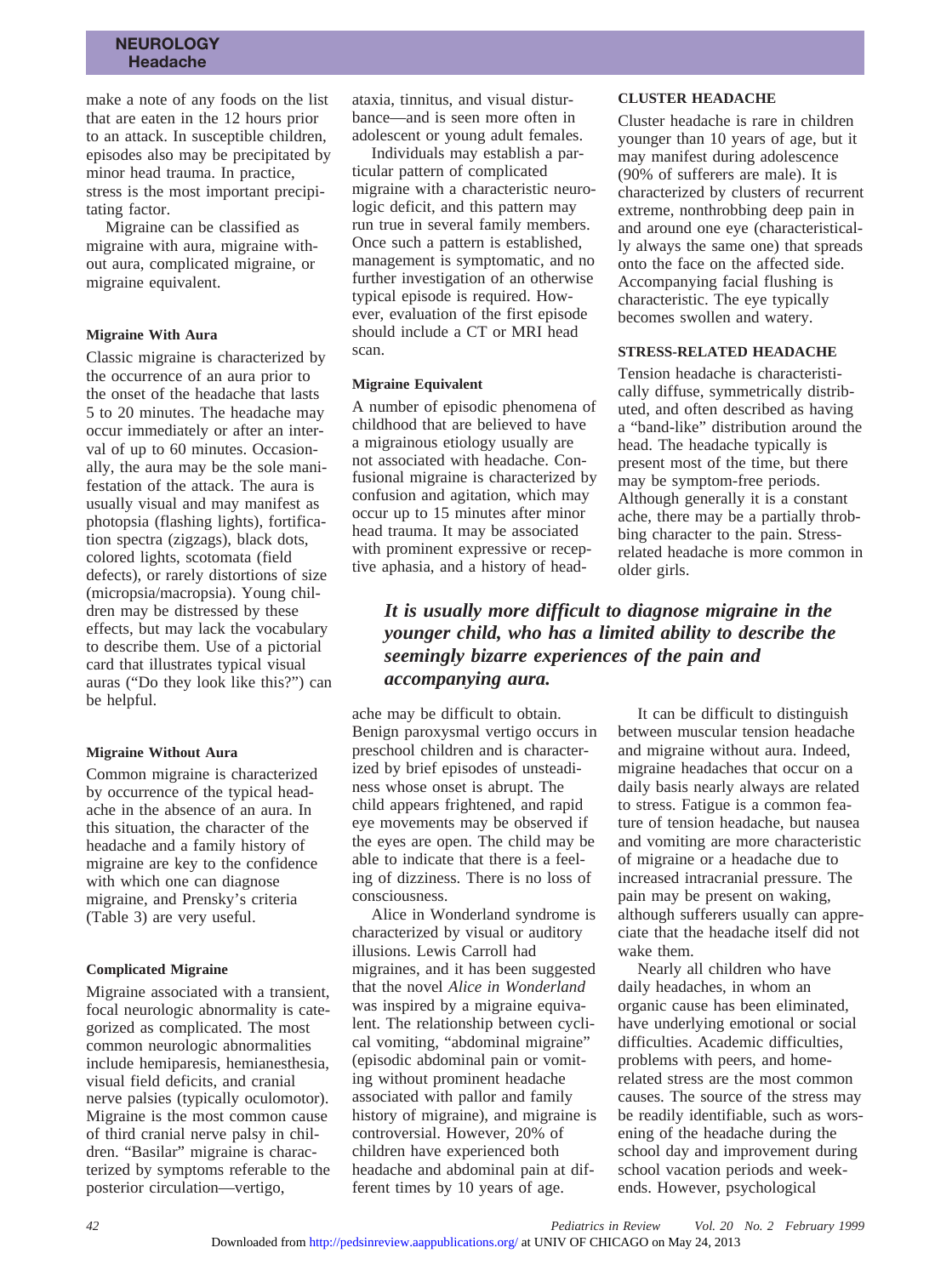stresses often can be difficult to recognize, and referral of such children to a psychologist or counselor prior to the use of prophylactic medication should be considered. Depression also may be a contributing factor to daily headaches in some children and may require appropriate treatment.

#### **CHRONIC HEADACHE DUE TO INCREASED INTRACRANIAL PRESSURE**

Expanding space-occupying lesions within the skull may cause progressively worsening headache either due to their direct expansion or by secondary obstruction of cerebrospinal fluid flow. Hydrocephalus, with or without a tumor, is the most common cause. A less common cause is a subdural hemorrhage. Pseudotumour cerebri is relatively common.

Headache due to increased intracranial pressure (ICP) is characteristically worse at night or immediately after waking. When headaches occur at night, it is important to distinguish between those that awaken the child from sleep and those that are noticed after the child has awakened normally. Headaches due to increased ICP typically worsen upon lying flat and during maneuvers that increase venous pressure, such as bending over, coughing, sneezing, or straining to stool. Transient visual obscurations also may occur at these times. The headache may be associated with vomiting, which may provide temporary relief.

It is important to examine the fundi carefully for papilledema and to look for focal neurologic abnormalities in all children who present with headache. The headache, however, may be the only symptom of increased ICP. Auscultation may reveal the bruits of arteriovenous malformations. When increased ICP is suspected as the cause of headache, the child should be investigated urgently and brain imaging performed.

Pseudotumor cerebri is a neurologic disorder in which increased ICP is associated with normal findings on CT or MRI head scan. The pathophysiologic basis involves impaired reabsorption of cerebrospinal fluid with or without increased intracerebral blood volume. Papill-

edema is nearly always evident. There may be an enlarged blind spot, sixth nerve palsy, and occasionally a mild ataxia. The diagnosis can be established by measuring the opening pressure at lumbar puncture, but this procedure should be performed only after a CT or MRI head scan has demonstrated no abnormalities. Repeated lumbar punctures may be used to normalize pressure. In some cases, diuretics, steroids, or surgical optic nerve sheath fenestration may be used to protect visual function.

#### **OTHER CAUSES OF HEADACHE**

Refractive errors are an uncommon cause of headaches, but visual acuity should be examined. Refraction should be performed if there is a clear history of reading-related headache that is relieved by rest. Headache can be both an ictal and a postictal phenomenon, but it is usually very clear that the patient has had a seizure.

#### **Management and Therapy**

Education of the parents and child is extremely important in the management of headache. The underlying cause should be explained to all parties. Most parents have an underlying fear that the headache is due to a brain tumor. Reassurance as to the benign nature of the headache, where appropriate, is one of the most important aspects of clinical management. It is also very helpful to explain to the child and the parents when and how the medication should be used. Similarly, helping the child to recognize situations that precipitate or exacerbate the headache may allow him or her to gain some control over the problem.

#### **MIGRAINE HEADACHE**

#### **Management of Acute Episodes**

Sleep is effective in curing most attacks of migraine. The child should be encouraged to rest in a darkened room and try to sleep. Oral promethazine (1 mg/kg up to 25 mg) often results in sleep and is generally effective. Intramuscular chlorpromazine (1 mg/kg) can be used for severe attacks.

Simple analgesics, such as acetaminophen, ibuprofen, or naproxen, may be effective if given in adequate dosage at the onset of the attack (Table 5). Once a migraine attack is established, gastric motility and absorption are reduced, which diminishes the effectiveness of oral analgesics. This emphasizes the importance of early treatment. Metoclopramide, used alone or in combination with acetaminophen or a nonsteroidal anti-inflammatory drug (NSAID), also can be effective. Because migraine is a recurrent problem, narcotics and other addictive drugs should not be used to treat an acute attack.

Sumatriptan, a selective 5-HT agonist, is an effective albeit expensive treatment for migraine. One subcutaneous dose of 6 mg has been reported to be effective and safe in school-age children. The value of oral sumatriptan in children is less well established. A recent randomized controlled trial failed to demonstrate any significant benefit over placebo in children who had migraine. Sumatriptan is also available as an intranasal spray, which may be a useful alternative to the subcutaneous preparation when nausea and vomiting preclude oral administration.

Intravenous dihydroergotamine mesylate (DHE) is often effective when used with metoclopramide in the treatment of an intractable migraine headache. The metoclopramide can be given orally or intravenously prior to the DHE, which is administered over 3 minutes at a dose of 0.5 to 1 mg. The DHE can be repeated every 8 hours. A nasal spray formulation of DHE recently was demonstrated to be effective.

#### **Prophylaxis**

Migraine may be precipitated by a variety of factors, including stress, certain foods, lack of sleep, hormonal changes during the menstrual cycle, alcohol, and certain medications such as oral contraceptives (Table 4). It is important to determine if management of these factors can influence the frequency or severity of the attacks. Difficulty dealing with stress is the most common precipitating factor, particularly in the child who experiences frequent headaches. The more common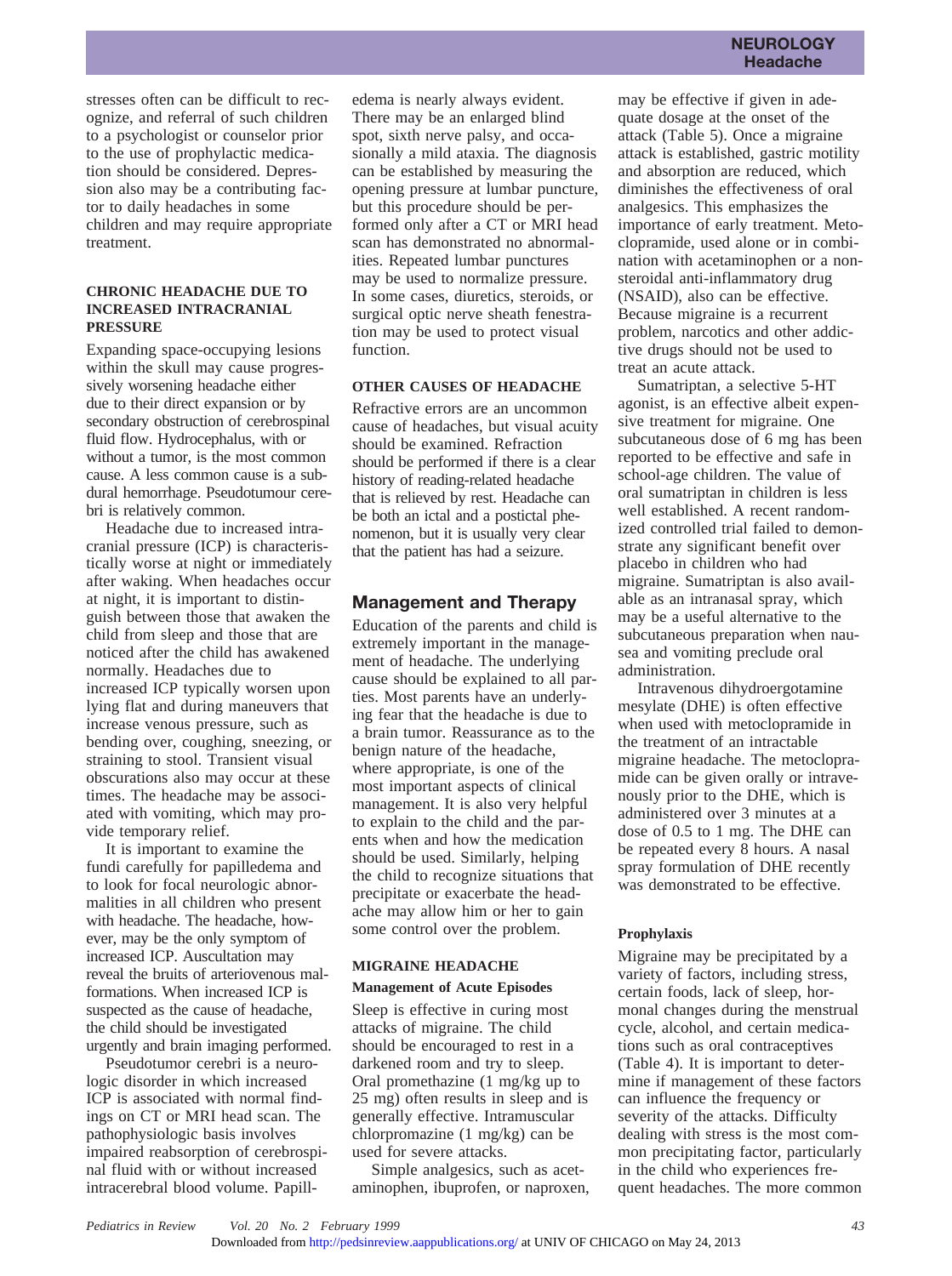| <b>TABLE 5. Drug Dosages in the Treatment of Migraine</b> |                                                                                                                                                  |  |
|-----------------------------------------------------------|--------------------------------------------------------------------------------------------------------------------------------------------------|--|
| <b>Acute Episode</b><br>Simple analgesics                 |                                                                                                                                                  |  |
| Acetaminophen                                             | Initial dose of 20 mg/kg PO followed by<br>10 to 15 mg/kg q 4 h up to a maximum<br>dose of 65 mg/kg per day (maximum,<br>$3,000$ mg/day)         |  |
| Ibuprofen                                                 | 1 to 12 years: 10 mg/kg PO q 4 to 6 h<br>More than 12 years: 200 to 400 mg PO q<br>4 h; maximum dose, 1,200 mg/day                               |  |
| Naproxen                                                  | 5 mg/kg PO q 12 h; maximum dose,<br>750 mg/day                                                                                                   |  |
| Antiemetics                                               |                                                                                                                                                  |  |
| Promethazine                                              | Initial dose of 1 mg/kg PO (maximum,<br>25 mg); can be repeated at doses of<br>$0.25$ to 1 mg/kg q 4 to 6 h                                      |  |
| Metoclopramide                                            | $0.1$ to $0.2$ mg/kg PO (maximum, 10 mg)                                                                                                         |  |
| Chlorpromazine                                            | 1 mg/kg IM for severe attacks                                                                                                                    |  |
| Other Drugs                                               |                                                                                                                                                  |  |
| Sumatriptan                                               | 6 mg SC                                                                                                                                          |  |
| Dihydroergotamine<br>mesylate                             | 0.5 to 1 mg IV over 3 min in children $>$ 10 y.<br>Can be repeated q 8 h. Often used in<br>combination with metoclopramide.                      |  |
| <b>Prophylactic Agents</b>                                |                                                                                                                                                  |  |
| Amitriptyline                                             | $6-12$ years: 10 to 30 mg/day bid<br>Adolescents: 10 to 50 mg/day tid                                                                            |  |
| Cyproheptadine                                            | Less than 6 years: 0.125 mg/kg bid or tid;<br>dose should not exceed 12 mg/d<br>$6-14$ years: 4 mg bid or tid; dose should<br>not exceed 16 mg/d |  |
| Propranolol                                               | 1 to 4 mg/kg per day; start at low dose and<br>increase slowly                                                                                   |  |
| Riboflavin                                                | 400 mg/day as a single dose                                                                                                                      |  |

external stresses include problems at home, educational difficulties, and problems with friendships, including bullying and teasing. Parents often are reluctant to discuss problems occurring at home and commonly fail to appreciate the effects of marital disharmony on children. It is important to discuss these issues with the parents and the child separately.

A variety of biobehavioral measures have been studied in the management of migraine. There is some evidence that biofeedback, relaxation therapy, cognitive-behavioral therapy, and hypnosis may be of value in some patients, but very few well-designed studies in children have been reported.

Prophylactic medication should be considered only when the headaches are interfering with the child's ability to function normally, such as missing significant time from school

or sports activities. There are few well-designed studies of prophylactic medications in children. Consequently, most treatments are based on adult practice or on anecdotal reports of success. The drugs most commonly used include propranolol, amitriptyline, cyproheptadine, and calcium channel blockers (Table 5). Riboflavin has been demonstrated recently to be effective in the prevention of migraine headaches and may be more attractive to some families. Valproic acid has been effective in adults for prophylaxis of migraine headaches. The risk of serious hepatotoxicity and teratogenicity and the association with hyperandrogenism and polycystic ovaries limit the usefulness of valproate as first-line treatment in the prevention of migraine, particularly in young children and in females.

#### **CLUSTER HEADACHE**

Methysergide, lithium, and corticosteroids are effective in preventing cluster headache. Methysergide, a serotonin agonist, should be used only for periods of up to 6 months because of the risk of retroperitoneal fibrosis. Acute attacks can be treated with sumatriptan or by inhalation of 100% oxygen at a rate of 8 to 10 L/min.

#### **TENSION HEADACHE**

An acute tension headache due to fatigue or stress is managed best with simple analgesia, rest, and removal of the stress. Once a more chronic pattern has been established, nonpharmacologic approaches are more likely to be effective. Assessment should be directed toward identifying the predisposing, precipitating, and perpetuating factors in the child's home and school.

Evaluation of nonpharmacologic treatments of tension headache, including relaxation techniques (eg, biofeedback and imagery), massage therapy, and acupuncture, has been limited. Patients who have tension headaches often have received many different drugs, and analgesic rebound headaches may complicate the picture. Amitryptiline can be helpful in these patients at an initial dose of 10 to 25 mg at bedtime.

#### **Drug-induced Refractory Headache ("Analgesic Abuse Headache")**

Analgesic headache is well recognized in adult practice, particularly among those who have migraine headaches, but it is probably underrecognized in children. The headache is the paradoxic consequence of regular, frequent analgesic use. It is important to appreciate that analgesic headaches do not occur only with opiate use; long-term ergotamine, NSAID, or acetaminophen use also can cause the phenomenon.

Treatment involves education of the patient regarding the nature of the problem and an alteration in the pattern of analgesic use. Patients should be encouraged to use a large dose of a simple analgesic infre-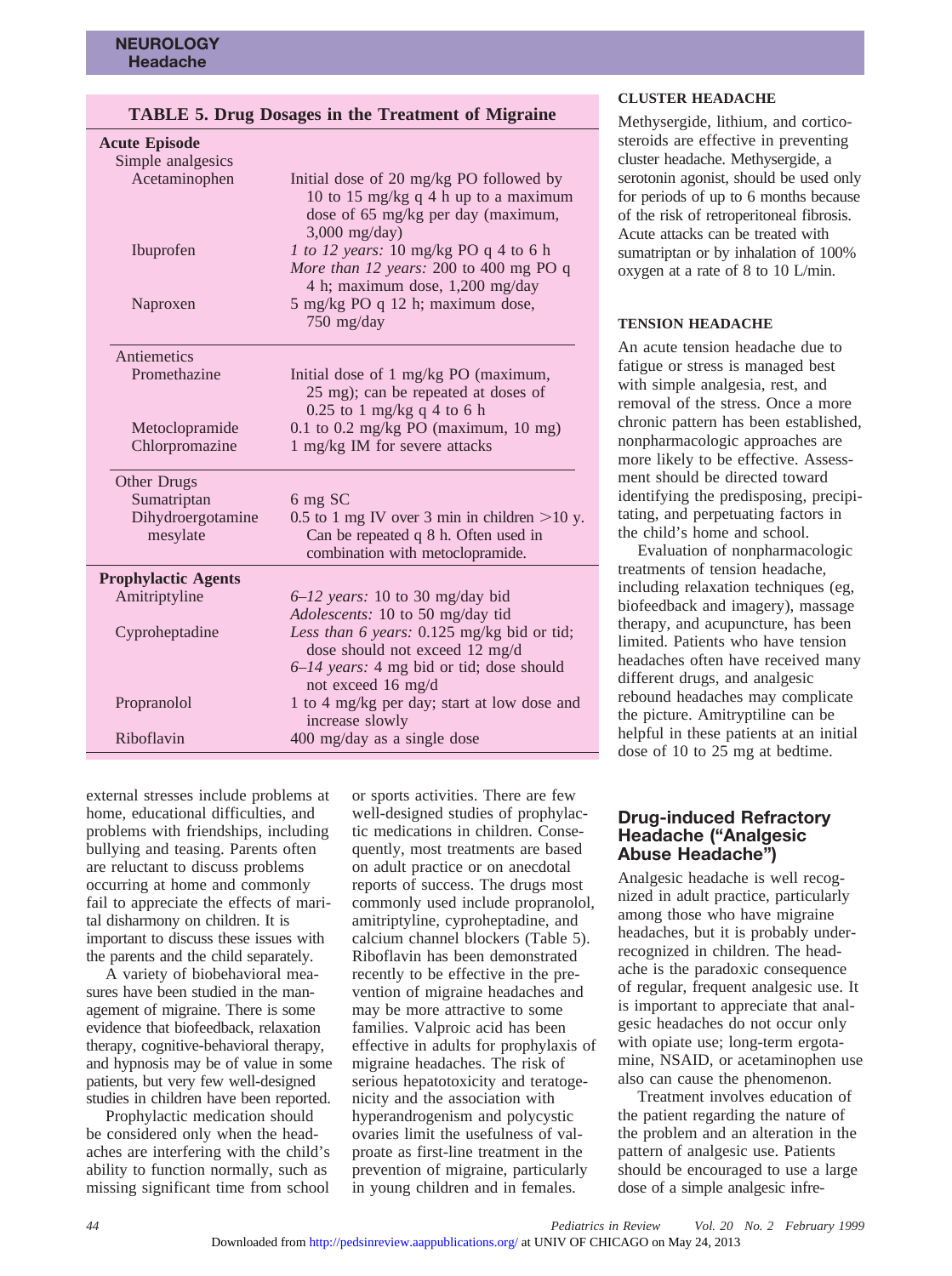#### **NEUROLOGY Headache**

quently. Migraine prophylaxis may be helpful. In severe cases, the child may require admission to the hospital for treatment with intravenous dihydroergotamine and metoclopramide and a planned analgesic withdrawal.

#### **SUGGESTED READING**

- Burton LJ, Quinn B, Pratt-Cheney JL, Pourani M. Headache etiology in a pediatric emergency department. *Pediatr Emerg Care*. 1997;13:1–4
- Chu ML, Shinnar S. Headaches in children younger than 7 years of age. *Arch Neurol*. 1992;49:79–82. Comment in: *Arch Neurol*. 1993;50:130–131
- Hamalainen ML, Hoppu K, Santavuori P. Sumatriptan for migraine attacks in children: a randomized placebo-controlled study - do children with migraine respond to oral sumatriptan differently from adults? *Neurology*. 1997;48:1100–1103
- Kuttner L. Managing pain in children. Changing treatment of headaches. *Can Fam Physician.* 1993;39:563–568
- Linder SL. Treatment of childhood headache with dihydroergotamine mesylate. *Headache*. 1994;34:578–580
- Maytal J, Young M, Schechter A, Lipton RB. Pediatric migraine and the International Headache Society (IHS) criteria. *Neurology*. 1997;48:602–607
- Prensky A. Migraine and migraine variants in pediatric patients. *Pediatr Clin North Am*. 1976;23:461–471
- Pryse-Phillips WEM, Dodick DD, Edmeads JG, et al. Guidelines for the nonpharmacologic management of migraine in clinical practice. *Can Med Assoc J*. 1998;156: 1273–1287
- Rasmussen BK, Olesen J. Epidemiology of migraine and tension-type headache. *Curr Opin Neurol*. 1994;7:264–271
- Rothner AD. Diagnosis and management of headaches in children and adolescents. *Neurol Clin*. 1983;1:511

#### **PIR QUIZ**

*Quiz also available online at www.pedsinreview.org.*

- 1. A 10-year-old boy has had headaches for 3 months that usually occur at night and wake him up from sleep. His mother has noticed that his speech has become somewhat slurred in the last month. The boy also complains of difficulty in swallowing. Examination reveals weakness of the right side of his entire face. Which of the following is the most appropriate initial evaluation?
	- A. Computed tomography of head.
	- B. Electroencephalography.
	- C. Lumbar puncture. D. Nuclear brain scan.
	- E. Reassurance of the parents and follow-up in 1 month.
- 2. A 13-year-old girl has had recurrent headaches over the past year. The headaches occur at any time and usually are preceded by the sensation of flashing lights. They are described as throbbing, occur mostly in the right frontal area, and usually are relieved by sleep. The patient's mother suffers from hypertension and has had similar headaches in the past. Findings on physical examination are normal. Of the following, the *most* likely diagnosis is
	- A. Brain tumor.
	- B. Cerebrovascular aneurysm.
	- C. Cluster headache.
	- D. Migraine.
	- E. Pseudotumor cerebri.
- 3. A 15-year-old girl complains of recurrent headaches over the past year. The pain is episodic and occurs in the right frontoparietal region. Of the following, the features that *best* support the diagnosis of migraine are
	- A. Awakening from sleep because of pain.
	- B. Hypertension and bradycardia.
	- C. Pain worsened in supine position. D. Papilledema after the episode of
	- headache.
	- E. Throbbing or pulsatile character to pain.
- 4. A 14-year-old boy reports repeated episodes of pain in and around the right eye that he describes as deep, dull, and constant during the attacks. The pain episodes occur unpredictably 2 to 3 times a month, and they always involve the right eye. Examination during one of these episodes reveals the right eye to be slightly swollen and watery, and the face appears flushed. Of the following, the *most* likely diagnosis is
	- A. Amblyopia.
	- B. Cluster headache.
	- C. Migraine.
	- D. Optic glioma.
	- E. Psuedotumor cerebri.